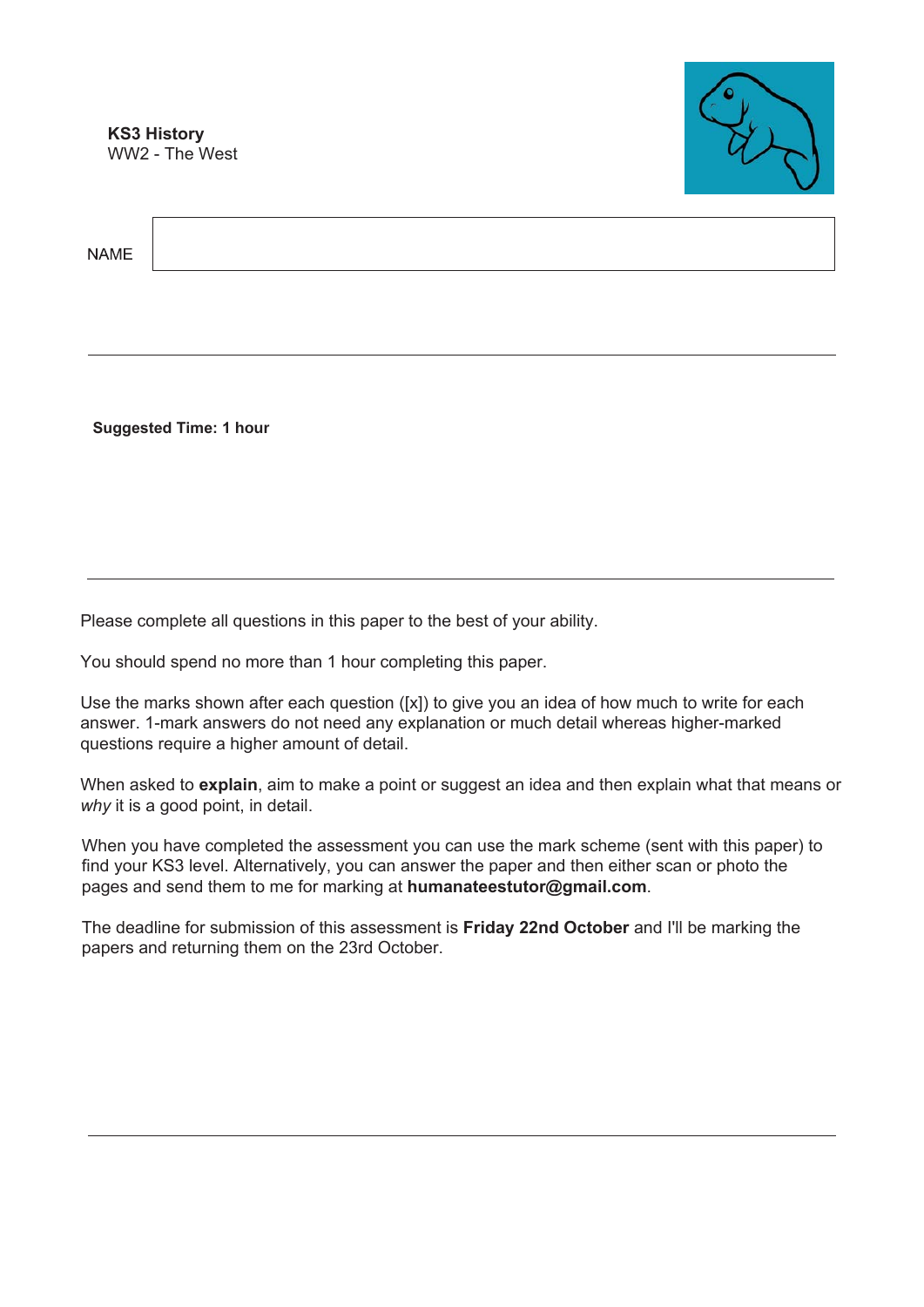A map showing a German plan of attack on Britain.  $\mathbf{1}$ .



(a) What was this plan called?

| (b) | What famous (and long) battle stopped this plan from being used?         |  |
|-----|--------------------------------------------------------------------------|--|
|     |                                                                          |  |
|     |                                                                          |  |
|     | (c) Name two types of aircraft that would have been used in this battle. |  |
|     |                                                                          |  |

[Total: 4]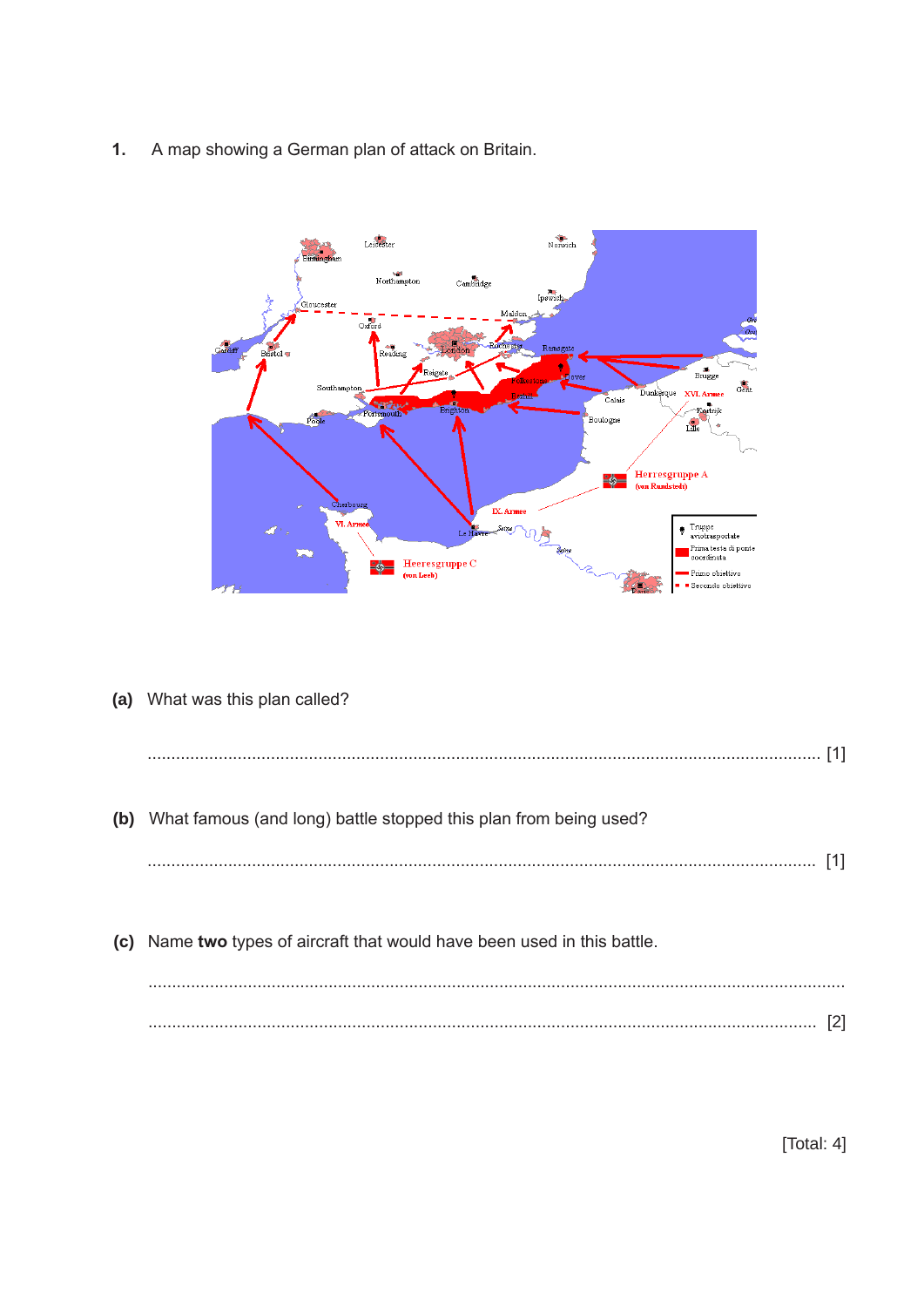A photograph of German troops in North Africa.  $2.$ 



 $(a)$ Who was the commander of German forces in North Africa?

(b) North Africa was a theatre that focused on mainly tank warfare. Explain two dangers or difficulties faced by British tanks in North Africa.

[Total: 5]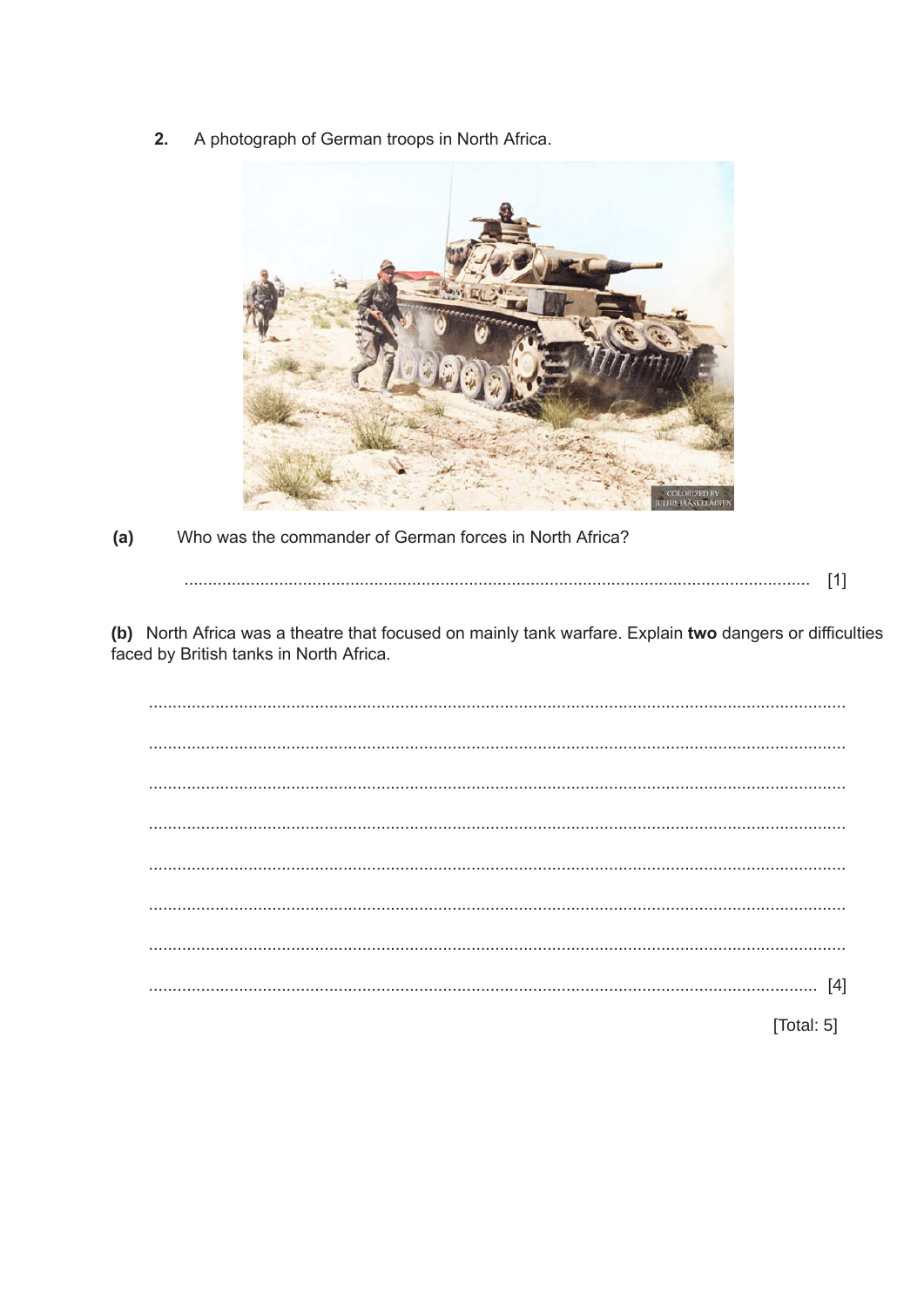Photographs of 'Mad' Jack Churchill.  $3.$ 



| (a) Suggest one thing that made Jack different from other British soldiers.                     |
|-------------------------------------------------------------------------------------------------|
| $[1]$                                                                                           |
| (b) Explain how the Germans defeated France and the British forces in France so quickly in 1940 |
|                                                                                                 |
|                                                                                                 |
|                                                                                                 |
|                                                                                                 |
|                                                                                                 |
|                                                                                                 |
|                                                                                                 |
| $[4] \centering \label{def:3}$                                                                  |
| [Total: 5]                                                                                      |